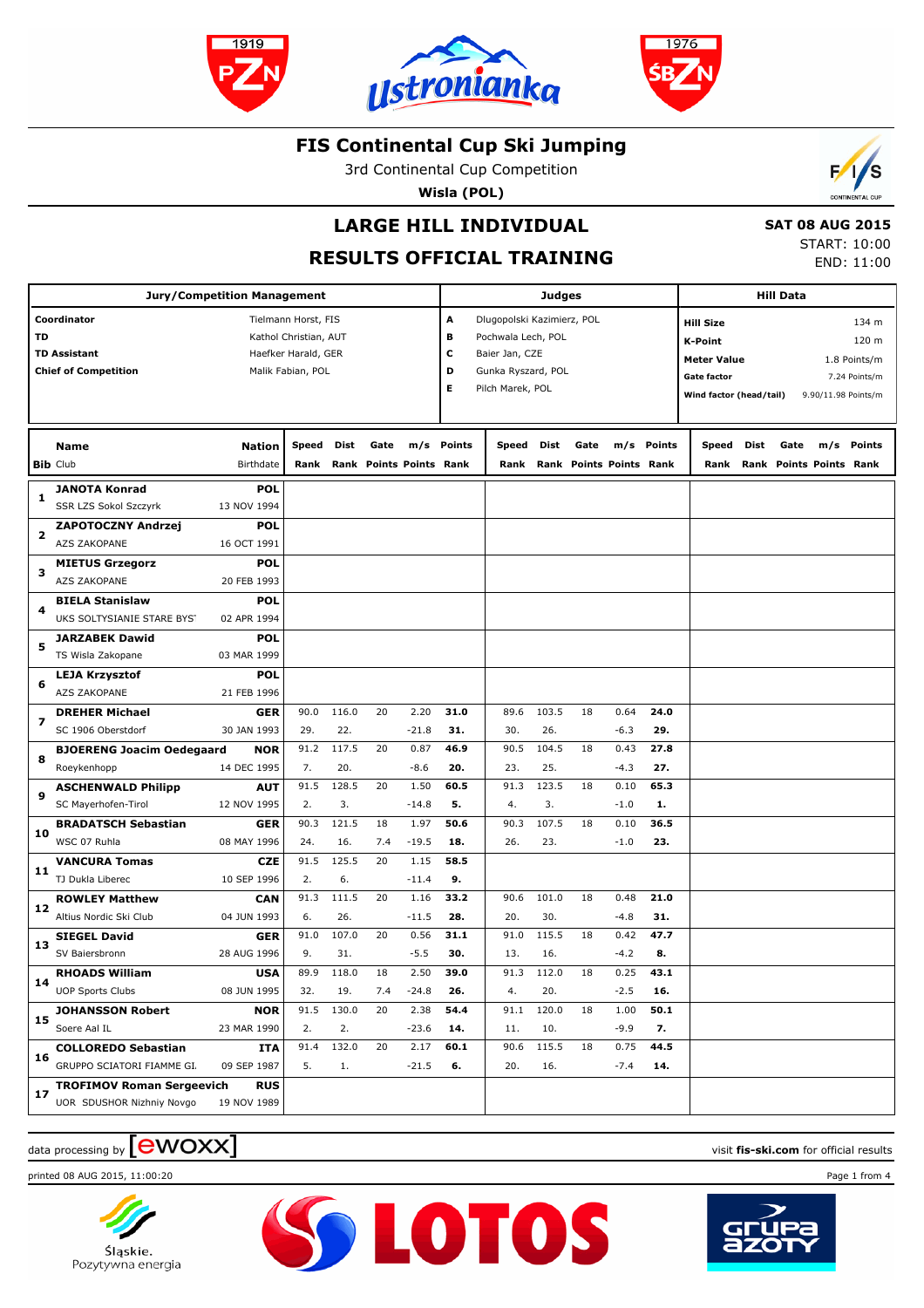





3rd Continental Cup Competition

**Wisla (POL)**



### **LARGE HILL INDIVIDUAL**

 **SAT 08 AUG 2015** START: 10:00

| <b>RESULTS OFFICIAL TRAINING</b> |                                      |                    |       |       |                         |         |            |            |       |      |                              |            |       |      | START: 10:00<br>END: 11:00   |     |        |
|----------------------------------|--------------------------------------|--------------------|-------|-------|-------------------------|---------|------------|------------|-------|------|------------------------------|------------|-------|------|------------------------------|-----|--------|
|                                  | Name                                 | <b>Nation</b>      | Speed | Dist  | Gate                    |         | m/s Points | Speed Dist |       | Gate |                              | m/s Points | Speed | Dist | Gate                         | m/s | Points |
|                                  | <b>Bib Club</b>                      | Birthdate          | Rank  |       | Rank Points Points Rank |         |            |            |       |      | Rank Rank Points Points Rank |            |       |      | Rank Rank Points Points Rank |     |        |
|                                  | <b>KLYMCHUK Andrii</b>               | <b>UKR</b>         |       |       |                         |         |            |            |       |      |                              |            |       |      |                              |     |        |
| 18                               | Kremenets Ski School                 | 10 DEC 1994        |       |       |                         |         |            |            |       |      |                              |            |       |      |                              |     |        |
| 19                               | <b>VARESCO Daniele</b>               | <b>ITA</b>         | 90.9  | 111.0 | 18                      | 1.98    | 31.6       | 91.3       | 105.0 | 18   | 0.23                         | 30.7       |       |      |                              |     |        |
|                                  | G.S. FIAMME ORO MOENA                | 25 JUL 1995        | 11.   | 27.   | 7.4                     | $-19.6$ | 29.        | 4.         | 24.   |      | $-2.3$                       | 24.        |       |      |                              |     |        |
| 20                               | <b>BJERKEENGEN Fredrik</b>           | <b>NOR</b>         | 90.2  | 125.5 | 18                      | 2.02    | 57.3       | 90.8       | 119.5 | 18   | $-0.20$                      | 61.5       |       |      |                              |     |        |
|                                  | Kolbukameratene IL                   | 11 NOV 1988        | 25.   | 6.    | 7.4                     | $-20.0$ | 11.        | 15.        | 11.   |      | 2.4                          | 2.         |       |      |                              |     |        |
| 21                               | <b>SARDYKO Alexander</b>             | <b>RUS</b>         |       |       |                         |         |            |            |       |      |                              |            |       |      |                              |     |        |
|                                  | Dinamo N.Novgorod-Krasnoyar          | 08 MAY 1990        |       |       |                         |         |            |            |       |      |                              |            |       |      |                              |     |        |
| 22                               | <b>ZNISZCZOL Aleksander</b>          | POL                |       |       |                         |         |            |            |       |      |                              |            |       |      |                              |     |        |
|                                  | KS Wisla Wisla                       | 08 MAR 1994        |       |       |                         |         |            |            |       |      |                              |            |       |      |                              |     |        |
| 23                               | <b>MURANKA Klemens</b>               | <b>POL</b>         |       |       |                         |         |            |            |       |      |                              |            |       |      |                              |     |        |
|                                  | TS Wisla Zakopane                    | 31 AUG 1994        |       |       |                         |         |            |            |       |      |                              |            |       |      |                              |     |        |
| 24                               | <b>GLASDER Michael</b>               | <b>USA</b>         | 89.7  | 95.5  | 18                      | 1.27    | 10.7       | 90.5       | 102.5 | 18   | $-0.78$                      | 37.8       |       |      |                              |     |        |
|                                  | Norge Ski Club                       | 27 MAR 1989        | 33.   | 32.   | 7.4                     | $-12.6$ | 33.        | 23.        | 28.   |      | 9.3                          | 22.        |       |      |                              |     |        |
| 25                               | ZIOBRO Jan                           | POL                |       |       |                         |         |            |            |       |      |                              |            |       |      |                              |     |        |
|                                  | <b>WKS Zakopane</b>                  | 24 JUN 1991        |       |       |                         |         |            |            |       |      |                              |            |       |      |                              |     |        |
| 26                               | <b>ROMASHOV Alexey</b>               | <b>RUS</b>         |       |       |                         |         |            |            |       |      |                              |            |       |      |                              |     |        |
|                                  | Saint-Petersburg KOR1                | 29 APR 1992<br>SUI |       |       |                         |         |            |            |       |      |                              |            |       |      |                              |     |        |
| 27                               | <b>BIRCHLER Tobias</b><br>Einsiedeln | 29 JUL 1997        |       |       |                         |         |            |            |       |      |                              |            |       |      |                              |     |        |
|                                  | <b>ALTENBURGER Florian</b>           | <b>AUT</b>         | 90.7  | 126.5 | 18                      | 2.01    | 59.2       | 90.4       | 112.0 | 18   | 0.20                         | 43.6       |       |      |                              |     |        |
| 28                               | SC Seekirchen-Salzburg               | 02 NOV 1993        | 15.   | 5.    | 7.4                     | $-19.9$ | 8.         | 25.        | 20.   |      | $-2.0$                       | 15.        |       |      |                              |     |        |
|                                  | <b>FRIBERG Christian</b>             | <b>USA</b>         | 90.2  | 95.5  | 18                      | 0.79    | 15.5       | 90.3       | 101.5 | 18   | $-0.06$                      | 27.4       |       |      |                              |     |        |
| 29                               | Saint Paul Ski Club                  | 08 SEP 1994        | 25.   | 32.   | 7.4                     | $-7.8$  | 32.        | 26.        | 29.   |      | 0.7                          | 28.        |       |      |                              |     |        |
|                                  | <b>PASICHNYK Stepan</b>              | <b>UKR</b>         |       |       |                         |         |            |            |       |      |                              |            |       |      |                              |     |        |
| 30                               | Kremenets ski school                 | 09 JAN 1998        |       |       |                         |         |            |            |       |      |                              |            |       |      |                              |     |        |
|                                  | <b>MUELLER Lukas</b>                 | <b>AUT</b>         | 90.8  | 107.5 | 18                      | 0.58    | 39.2       | 91.3       | 118.0 | 18   | 1.49                         | 41.6       |       |      |                              |     |        |
| 31                               | SV Villach-Kaernten                  | 14 MAR 1992        | 13.   | 30.   | 7.4                     | $-5.7$  | 25.        | 4.         | 13.   |      | $-14.8$                      | 17.        |       |      |                              |     |        |
|                                  | <b>HEINRICH Tim</b>                  | <b>GER</b>         | 90.6  | 119.5 | 18                      | 2.15    | 45.2       | 90.7       | 122.5 | 18   | 0.81                         | 56.5       |       |      |                              |     |        |
| 32                               | Wsv Schmiedefeld                     | 06 MAY 1995        | 18.   | 17.   | 7.4                     | $-21.3$ | 23.        | 18.        | 6.    |      | $-8.0$                       | з.         |       |      |                              |     |        |
|                                  | <b>SCHULER Andreas</b>               | <b>SUI</b>         |       |       |                         |         |            |            |       |      |                              |            |       |      |                              |     |        |
| 33                               | Einsiedeln                           | 30 DEC 1995        |       |       |                         |         |            |            |       |      |                              |            |       |      |                              |     |        |
|                                  | <b>GRANERUD Halvor Egner</b>         | <b>NOR</b>         | 90.5  | 128.0 | 18                      | 2.25    | 59.5       | 90.2       | 111.5 | 18   | 0.42                         | 40.5       |       |      |                              |     |        |
| 34                               | Asker Skiklubb                       | 29 MAY 1996        | 20.   | 4.    | 7.4                     | $-22.3$ | 7.         | 29.        | 22.   |      | $-4.2$                       | 19.        |       |      |                              |     |        |
| 35                               | <b>QUECK Danny</b>                   | <b>GER</b>         | 91.1  | 123.5 | 18                      | 1.63    | 57.6       | 91.4       | 120.5 | 18   | 0.67                         | 54.3       |       |      |                              |     |        |
|                                  | WSV 08 Lauscha                       | 17 SEP 1989        | 8.    | 11.   | 7.4                     | $-16.1$ | 10.        | 3.         | 9.    |      | $-6.6$                       | 4.         |       |      |                              |     |        |
| 36                               | <b>REISENAUER Janni</b>              | <b>AUT</b>         | 90.0  | 118.5 | 18                      | 1.82    | 46.7       | 90.7       | 103.0 | 18   | $-0.72$                      | 38.0       |       |      |                              |     |        |
|                                  |                                      | 07 NOV 1997        | 29.   | 18.   | 7.4                     | $-18.0$ | 21.        | 18.        | 27.   |      | 8.6                          | 21.        |       |      |                              |     |        |
| 37                               | <b>KALINICHENKO Vitaliy</b>          | <b>UKR</b>         |       |       |                         |         |            |            |       |      |                              |            |       |      |                              |     |        |
|                                  | Vorokhta Ski School                  | 09 AUG 1993        |       |       |                         |         |            |            |       |      |                              |            |       |      |                              |     |        |
| 38                               | <b>POLASEK Viktor</b>                | <b>CZE</b>         | 90.2  | 122.0 | 18                      | 1.70    | 54.2       | 89.6       | 97.5  | 18   | $-0.33$                      | 23.5       |       |      |                              |     |        |
|                                  | Sk Nove mesto na morave              | 18 JUL 1997        | 25.   | 14.   | 7.4                     | $-16.8$ | 15.        | 30.        | 31.   |      | 4.0                          | 30.        |       |      |                              |     |        |

**SSLOTOS** 

### $\alpha$  data processing by  $\boxed{\text{ewOX}}$

printed 08 AUG 2015, 11:00:20 Page 2 from 4



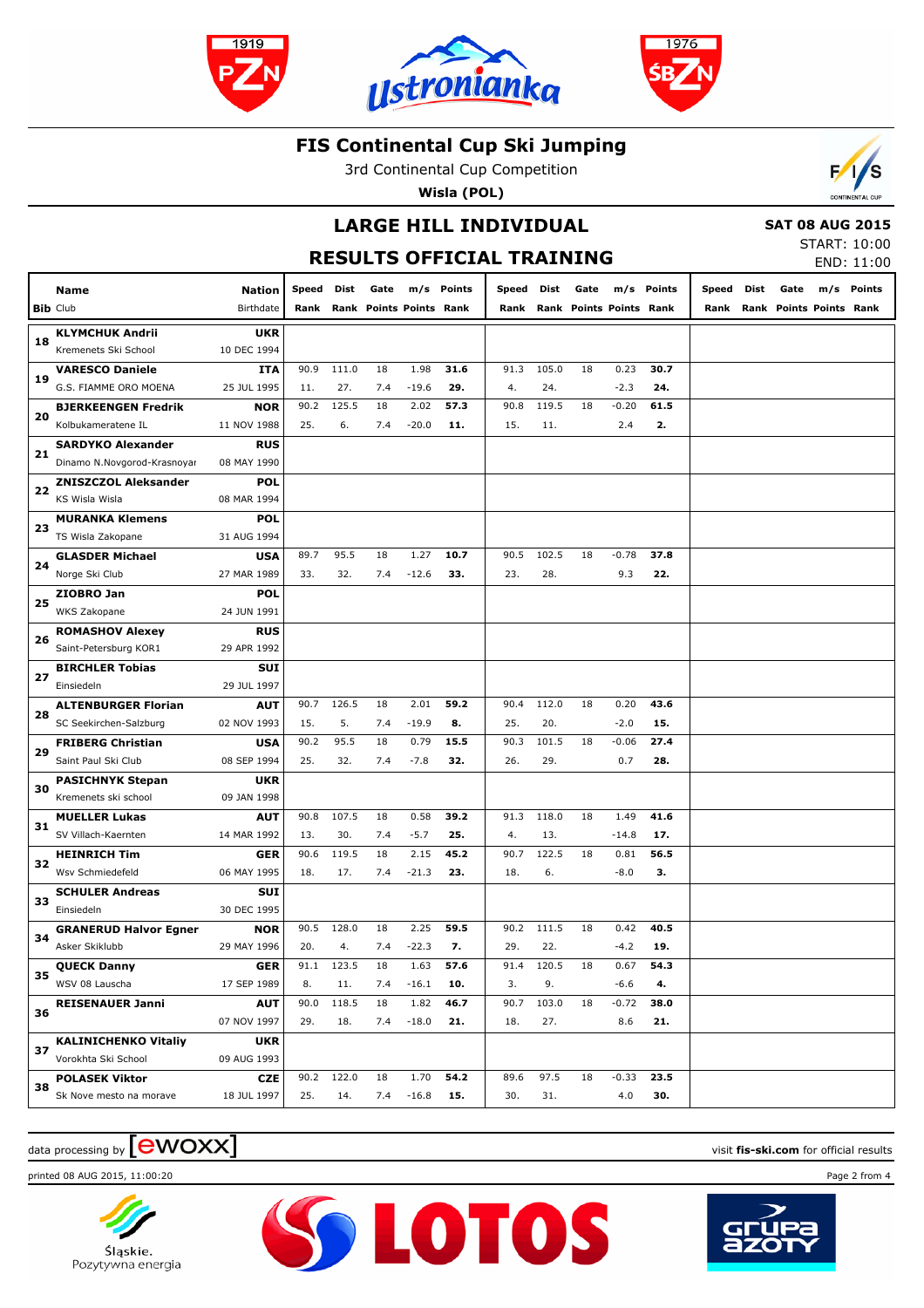





3rd Continental Cup Competition

**Wisla (POL)**



## **LARGE HILL INDIVIDUAL**

 **SAT 08 AUG 2015**

| <b>RESULTS OFFICIAL TRAINING</b> |  |  |
|----------------------------------|--|--|
|                                  |  |  |

| START: 10:00 |            |
|--------------|------------|
|              | END: 11:00 |

|    | <b>Name</b>                 | <b>Nation</b> | <b>Speed</b> | Dist  | Gate                           |         | m/s Points | Speed | Dist  | Gate   |                                | m/s Points | Speed | Dist | Gate                           | m/s Points |
|----|-----------------------------|---------------|--------------|-------|--------------------------------|---------|------------|-------|-------|--------|--------------------------------|------------|-------|------|--------------------------------|------------|
|    | <b>Bib Club</b>             | Birthdate     | Rank         |       | <b>Rank Points Points Rank</b> |         |            | Rank  |       |        | <b>Rank Points Points Rank</b> |            | Rank  |      | <b>Rank Points Points Rank</b> |            |
|    | <b>STURSA Vojtech</b>       | <b>CZE</b>    | 90.4         | 122.0 | 18                             | 2.10    | 50.2       |       |       |        |                                |            |       |      |                                |            |
| 39 | Dukla Liberec               | 03 AUG 1995   | 23.          | 14.   | 7.4                            | $-20.8$ | 19.        |       |       |        |                                |            |       |      |                                |            |
|    | <b>POGRAJC Andraz</b>       | <b>SLO</b>    | 90.6         | 124.5 | 18                             | 1.97    | 56.0       | 91.1  | 118.5 | 20     | 0.25                           | 47.4       |       |      |                                |            |
| 40 | SSK Costella Ilirija        | 26 SEP 1991   | 18.          | 8.    | 7.4                            | $-19.5$ | 12.        | 11.   | 12.   | $-7.4$ | $-2.5$                         | 9.         |       |      |                                |            |
| 41 | <b>MAYLAENDER Dominik</b>   | <b>GER</b>    | 91.0         | 110.5 | 18                             | 0.88    | 41.6       | 91.3  | 112.5 | 20     | 0.01                           | 39.0       |       |      |                                |            |
|    | SC Degenfeld                | 20 MAR 1995   | 9.           | 28.   | 7.4                            | $-8.7$  | 24.        | 4.    | 19.   | $-7.4$ | $-0.1$                         | 20.        |       |      |                                |            |
|    | <b>INSAM Alex</b>           | <b>ITA</b>    | 90.1         | 123.5 | 18                             | 0.52    | 68.6       | 90.8  | 122.5 | 20     | 0.29                           | 54.2       |       |      |                                |            |
| 42 | S. C. GARDENA RAIFFEISEN GI | 19 DEC 1997   | 28.          | 11.   | 7.4                            | $-5.1$  | 2.         | 15.   | 6.    | $-7.4$ | $-2.9$                         | 5.         |       |      |                                |            |
|    | <b>TOLLINGER Elias</b>      | <b>AUT</b>    | 91.8         | 123.5 | 18                             | 1.82    | 55.7       | 91.6  | 121.5 | 20     | 1.00                           | 45.4       |       |      |                                |            |
| 43 | SV Innsbruck-Bergisel-Tirol | 25 MAR 1995   | 1.           | 11.   | 7.4                            | $-18.0$ | 13.        | 1.    | 8.    | $-7.4$ | $-9.9$                         | 11.        |       |      |                                |            |
|    | <b>PREVC Domen</b>          | <b>SLO</b>    | 90.5         | 124.0 | 18                             | 0.59    | 68.8       | 90.6  | 113.5 | 20     | 1.08                           | 30.2       |       |      |                                |            |
| 44 | Sk Triglav kranj            | 04 JUN 1999   | 20.          | 10.   | 7.4                            | $-5.8$  | 1.         | 20.   | 18.   | $-7.4$ | $-10.7$                        | 25.        |       |      |                                |            |
|    | <b>AIGNER Clemens</b>       | <b>AUT</b>    | 90.8         | 113.5 | 18                             | 0.26    | 53.1       | 91.3  | 127.0 | 20     | 1.45                           | 50.8       |       |      |                                |            |
| 45 | SV Innsbruck-Bergisel-Tirol | 02 FEB 1993   | 13.          | 24.   | 7.4                            | $-2.6$  | 17.        | 4.    | 1.    | $-7.4$ | $-14.4$                        | 6.         |       |      |                                |            |
|    | <b>BIEGUN Krzysztof</b>     | <b>POL</b>    |              |       |                                |         |            |       |       |        |                                |            |       |      |                                |            |
| 46 | SS-R LZS Sokol Szczyrk      | 21 MAY 1994   |              |       |                                |         |            |       |       |        |                                |            |       |      |                                |            |
| 47 | <b>JUSTIN Rok</b>           | <b>SLO</b>    | 90.5         | 113.0 | 18                             | 0.16    | 53.2       | 91.3  | 125.0 | 20     | 2.10                           | 40.8       |       |      |                                |            |
|    | SSD Stol Zirovnica          | 06 APR 1993   | 20.          | 25.   | 7.4                            | $-1.6$  | 16.        | 4.    | 2.    | $-7.4$ | $-20.8$                        | 18.        |       |      |                                |            |
| 48 | <b>PRISLIC Ernest</b>       | <b>SLO</b>    | 90.9         | 124.5 | 18                             | 0.83    | 67.3       | 90.8  | 123.5 | 20     | 1.42                           | 44.8       |       |      |                                |            |
|    | SK Zagorje                  | 30 SEP 1993   | 11.          | 8.    | 7.4                            | $-8.2$  | з.         | 15.   | 3.    | $-7.4$ | $-14.1$                        | 12.        |       |      |                                |            |
| 49 | <b>STEKALA Andrzej</b>      | <b>POL</b>    |              |       |                                |         |            |       |       |        |                                |            |       |      |                                |            |
|    | Azs Zakopane                | 30 JUN 1995   |              |       |                                |         |            |       |       |        |                                |            |       |      |                                |            |
| 50 | <b>HULA Stefan</b>          | <b>POL</b>    |              |       |                                |         |            |       |       |        |                                |            |       |      |                                |            |
|    | KS Eve-nement Zakopane      | 29 SEP 1986   |              |       |                                |         |            |       |       |        |                                |            |       |      |                                |            |
| 51 | <b>KANTYKA Przemyslaw</b>   | <b>POL</b>    |              |       |                                |         |            |       |       |        |                                |            |       |      |                                |            |
|    | Lks Klimczok bystra         | 15 DEC 1996   |              |       |                                |         |            |       |       |        |                                |            |       |      |                                |            |
| 52 | <b>PREVC Cene</b>           | <b>SLO</b>    | 90.7         | 109.5 | 18                             | 1.15    | 37.1       | 90.9  | 118.0 | 20     | 1.92                           | 30.0       |       |      |                                |            |
|    | Sk Triglav kranj            | 12 MAR 1996   | 15.          | 29.   | 7.4                            | $-11.4$ | 27.        | 14.   | 13.   | $-7.4$ | $-19.0$                        | 26.        |       |      |                                |            |
| 53 | <b>LANISEK Anze</b>         | <b>SLO</b>    | 90.7         | 117.5 | 18                             | $-0.09$ | 64.0       | 90.3  | 123.0 | 20     | 1.11                           | 47.0       |       |      |                                |            |
|    | <b>Ssk Menges</b>           | 20 APR 1996   | 15.          | 20.   | 7.4                            | 1.1     | 4.         | 26.   | 5.    | $-7.4$ | $-11.0$                        | 10.        |       |      |                                |            |
| 54 | <b>ZUPANCIC Miran</b>       | <b>SLO</b>    | 90.0         | 115.5 | 18                             | 1.35    | 45.9       | 91.5  | 117.0 | 20     | 0.26                           | 44.6       |       |      |                                |            |
|    | SK Zagorje                  | 11 NOV 1989   | 29.          | 23.   | 7.4                            | $-13.4$ | 22.        | 2.    | 15.   | $-7.4$ | $-2.6$                         | 13.        |       |      |                                |            |

| <b>Weather Information</b> |         |      |                 |            |     |     |  |  |  |  |  |
|----------------------------|---------|------|-----------------|------------|-----|-----|--|--|--|--|--|
|                            |         | Air  | <b>Humidity</b> | Wind [m/s] |     |     |  |  |  |  |  |
|                            | Weather | [°C] | [%]             | Min        | Avg | Max |  |  |  |  |  |
| Training 1                 | sunny   | 32   | 48              | 0.0        | 1.4 | 2.5 |  |  |  |  |  |
| Training 2                 | sunny   | 32   | 45              | $-0.7$     | 0.5 | 2.1 |  |  |  |  |  |

**SSLOTOS** 

## data processing by **CWOXX** and  $\overline{C}$  and  $\overline{C}$  and  $\overline{C}$  and  $\overline{C}$  and  $\overline{C}$  and  $\overline{C}$  and  $\overline{C}$  and  $\overline{C}$  and  $\overline{C}$  and  $\overline{C}$  and  $\overline{C}$  and  $\overline{C}$  and  $\overline{C}$  and  $\overline{C}$  and  $\overline{C}$

printed 08 AUG 2015, 11:00:20 Page 3 from 4